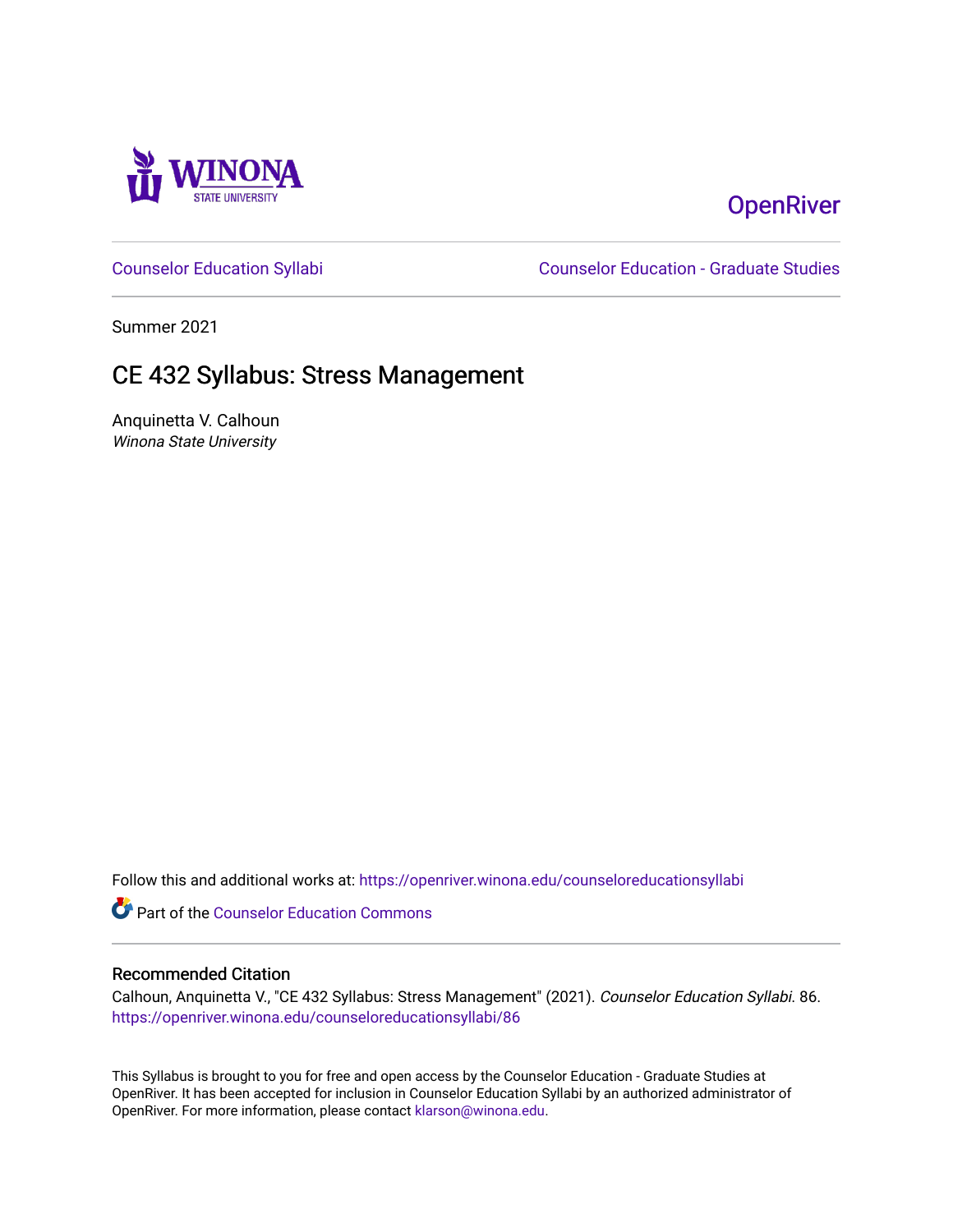| זורונו רוברוב<br><b>Winona State University</b><br><b>Counselor Education Department</b><br>CE 432: Stress Management<br>Semester Hours: 3 |                                                                                                  |  |
|--------------------------------------------------------------------------------------------------------------------------------------------|--------------------------------------------------------------------------------------------------|--|
| <b>Course Location</b>                                                                                                                     | This class is an asynchronous online course; there are no scheduled on-campus class<br>meetings. |  |
| <b>Instructor</b>                                                                                                                          | Anquinetta V. Calhoun, Ph.D.                                                                     |  |
| <b>Instructor Phone &amp;</b><br><b>E-Mail</b>                                                                                             | Email: anquinetta.calhoun@winona.edu;<br>Zoom: https://minnstate.zoom.us/j/4076192192            |  |
| <b>Program Website</b>                                                                                                                     | https://www.winona.edu/counseloreducation/                                                       |  |
| <b>Instructor Office Location</b>                                                                                                          | 349 Helble Hall, Winona Campus [due to COVID-19 all campus offices are closed.]                  |  |
| <b>Instructor Office Hours:</b>                                                                                                            | Mondays, $12:00 \text{ N}$ to 4:00 PM, or by appointment                                         |  |

# **I. COURSE DESCRIPTION**

This course will provide an introduction to important concepts, issues, skills, and interventions related to the identification and management of personal stress.

# **II. COURSE PREREQUISITES**

Prerequisites: None. Grade only. Offered summer terms.

## **III. COURSE OBJECTIVES**

Students who complete this course will:

- 1. Become familiar with the personal, environmental, and organizational causes of stress
- 2. Gain an understanding of the basic physiology of stress
- 3. Research stress issues related to diverse ethnic populations
- 4. Become familiar with a wide variety of stress management methods
- 5. Learn basic concepts and applications of holistic health and wellness
- 6. Develop and monitor a personal stress management/growth program
- 7. Become familiar with differing philosophies of stress management and "ways of being"

# **IV. COURSE REQUIRED TEXTS, RESEARCH BASE & TECHNOLOGY**

Greenberg, J. S. (2016). *Comprehensive stress management* (14th Edition). New York: McGraw Hill Companies. ISBN-13: 978-0078028663; ISBN-10: 0078028663

Lyubomirsky, S. (2013). *The myths of happiness*. New York: Penguin Books.

- Use APA formatting
- Additional materials and resources posted on the related course D2L page.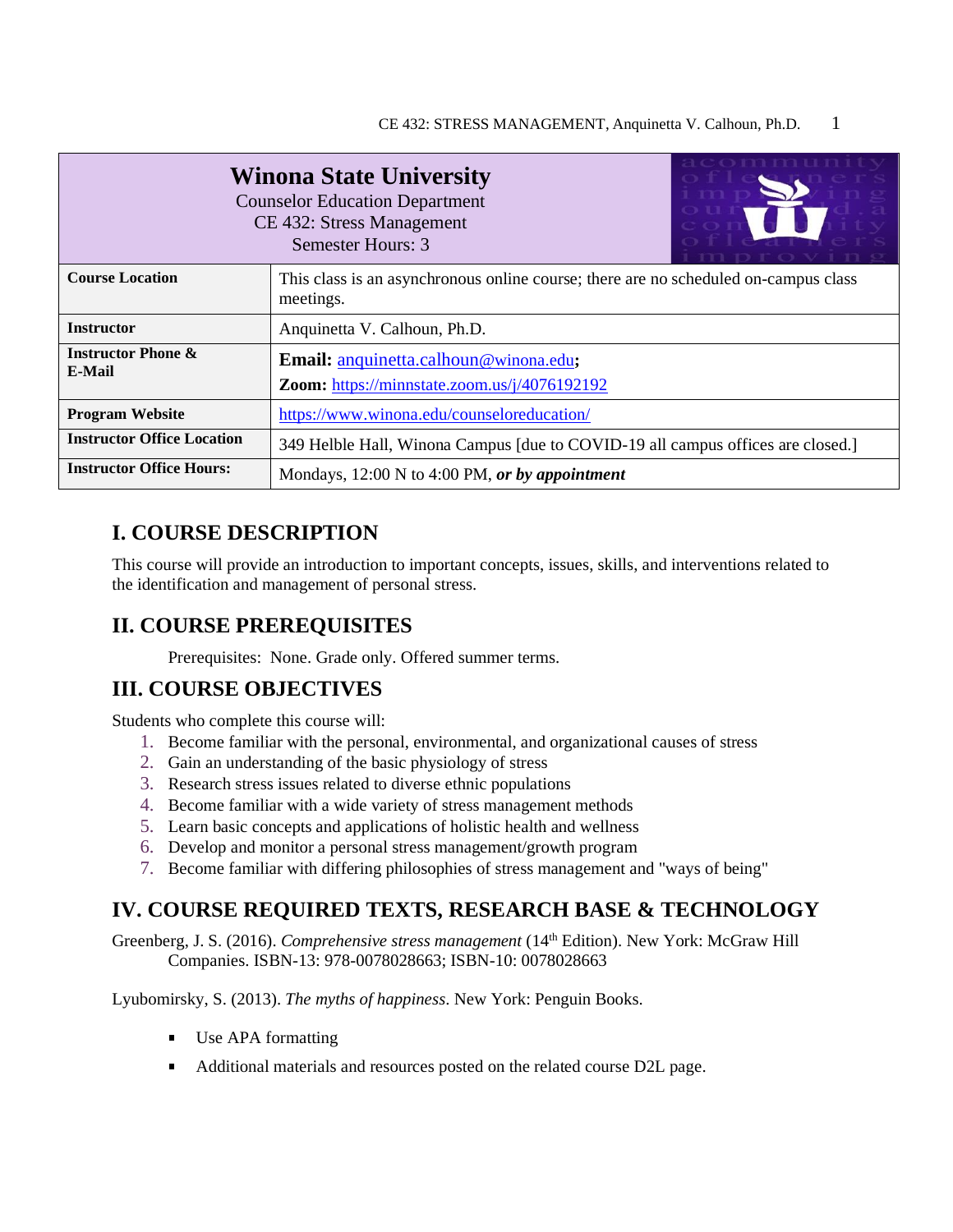## **VI. METHODS OF INSTRUCTION**

The instructor will employ a variety of instructional methods to facilitate student learning including: Internet-based learning; discussion; case studies and responses to structured exercises; and the use of technology and media including videos, Podcasts, films, PPTs, etc.

# **VII. COURSE EVALUATION METHODS**

- $\mathbf{E}^{(1)}$ Research papers
- Mindfulness tracking  $\mathbf{r}$
- Discussion posts
- **Stress management challenges**

| <b>Course</b><br>Obj.       | <b>Assignment</b>                                                             | <b>Due Date</b>                        | <b>Points</b> |
|-----------------------------|-------------------------------------------------------------------------------|----------------------------------------|---------------|
| 1, 2, 5                     | <b>Stress Management Mindfulness and</b><br>Tracking/Text (SMM&T) Assignments | June 7, 14, 21, 28, July 5, 12, 19, 26 | 40            |
| 2 & 3                       | Diversity & Stress Research Paper                                             | July 5                                 | <b>20</b>     |
| 1, 4, 5<br>&7               | Stress & Society Research Paper                                               | July 31                                | 20            |
| 4, 5 $\&$<br>$\overline{7}$ | Myths of Happiness Discussion Posts                                           | <b>June 2, 16, 30</b>                  | 10            |
| 2, 4, 5<br>&6               | <b>Stress Management Challenges</b>                                           | July 21                                | 10            |
|                             |                                                                               | <b>TOTAL</b>                           | <b>100</b>    |

**All assignments must be completed to earn a grade for this course. No late work will be accepted.**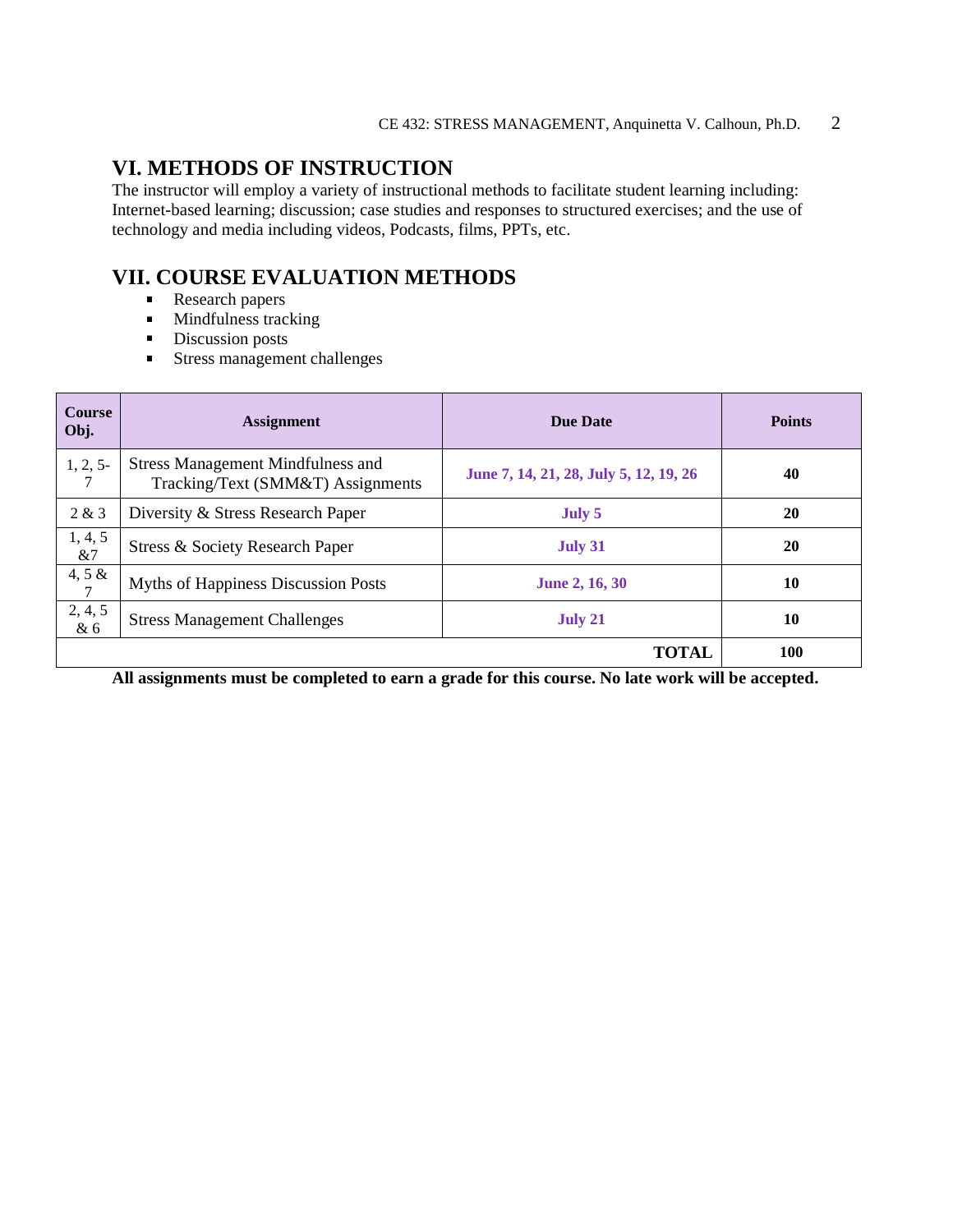## **A. Description of Assignments**

#### **1) Stress Management Mindfulness and Tracking (SMM&T)**

Students will become mindful of various personal stressors and identify/document elements of one per week (stressor, thoughts, stress reactivity, strain, resolution) each week of the summer term. Students will integrate answers to chapter questions provided by the instructor into their posts and submit their assignments via D2L dropbox **by midnight (11:59 pm) on Mondays (June 7, 14, 21, 28, July 5, 12, 19, 26). Each assignment is worth 5 points.**

| <b>Points</b>   | 4-5 points                                                                                                                                                                                 | 2-3 points                                                                                                                                                                                           | 1 point                                                                                                                                                                                     |
|-----------------|--------------------------------------------------------------------------------------------------------------------------------------------------------------------------------------------|------------------------------------------------------------------------------------------------------------------------------------------------------------------------------------------------------|---------------------------------------------------------------------------------------------------------------------------------------------------------------------------------------------|
| <b>Possible</b> |                                                                                                                                                                                            |                                                                                                                                                                                                      |                                                                                                                                                                                             |
|                 | Discussion of<br>personal stressor is<br>strong and<br>articulate;<br>identification/docu<br>mentation clear;<br>answers to chapter<br>question are<br>thorough and<br>integrated strongly | Discussion of<br>personal stressor is<br>adequate and<br>articulate;<br>identification/docu<br>mentation mostly<br>clear; answers to<br>chapter question<br>are adequate and<br>integrated well into | Discussion of<br>personal stressor<br>is weak;<br>identification/doc<br>umentation not<br>clear; answers to<br>chapter questions<br>are not thorough<br>nor integrated<br>strongly into the |
|                 | into the                                                                                                                                                                                   | the assignment.                                                                                                                                                                                      | assignment.                                                                                                                                                                                 |
|                 | assignment.                                                                                                                                                                                |                                                                                                                                                                                                      |                                                                                                                                                                                             |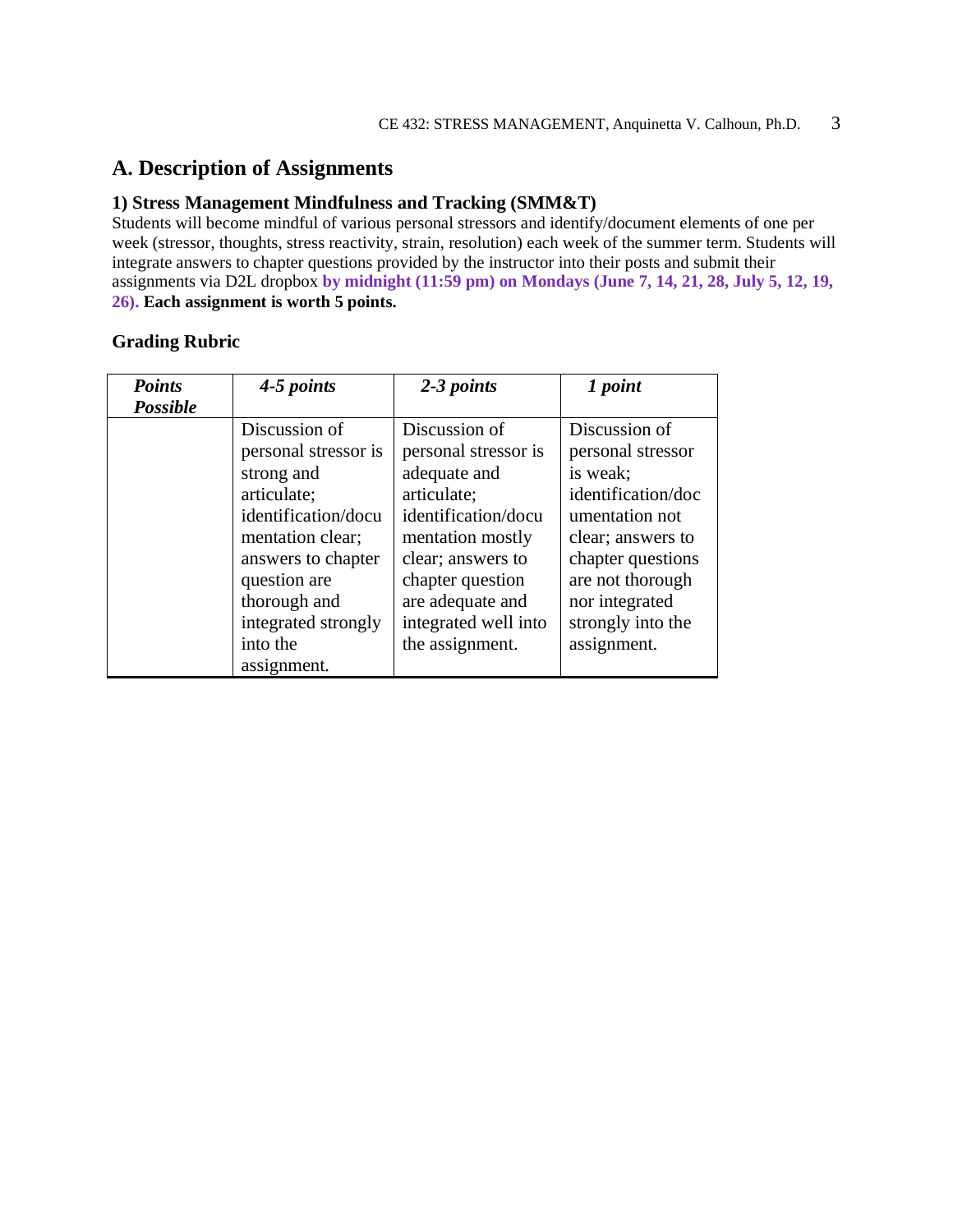### **2) Diversity and Stress Research Paper (20 points)**

Students will select and research one ethnic group (Hmong, Latinx, Black/African American, Asian, Native American, multiracial, or LGBTQIA+, or another designated marginalized group of your choosing—please discuss with the professor if you are unsure) and write a research paper discussing how your newly gained knowledge will affect your future work with clients, colleagues or students from this population. Paper requirements include 7-10 pages in length and the following elements:

- **Title page**
- **Introduction**
- Ethnic group description
- $\blacksquare$  Specific stressors to this group
- Stress management techniques unique to this group
- References (minimum of  $6$ ; scholarly journals and books only)
- **APA or MLA formatted style**

## **Due date for paper is Monday, July 5.**

| <b>Grade</b> | <b>Description</b>                                   |
|--------------|------------------------------------------------------|
| 20           | -paper length minimum of 10 pages                    |
| points       | -all aspects of assignment addressed and discussed   |
|              | -complex thinking skills utilized                    |
|              | -clear and concise organization of discussion        |
|              | -perfect APA or MLA format                           |
|              | -at least 6 references                               |
| $19-15$      | -paper length minimum of 8 pages                     |
| points       | -most aspects of assignment addressed and discussed  |
|              | -complex thinking skills utilized                    |
|              | -mostly clear and concise organization of discussion |
|              | -near perfect APA or MLA format                      |
|              | -at least 6 references                               |
| $14-9$       | -paper length minimum of 7 pages                     |
|              | -most aspects of assignment addressed and discussed  |
|              | -complex thinking skills adequately utilized         |
|              | -mostly clear and concise organization of discussion |
|              | -adequate APA or MLA format                          |
|              | -at least 6 references                               |
| 8 or         | -paper length fewer than 7 pages                     |
| fewer        | -aspects of assignment not addressed and discussed   |
| points       | -complex thinking skills not utilized                |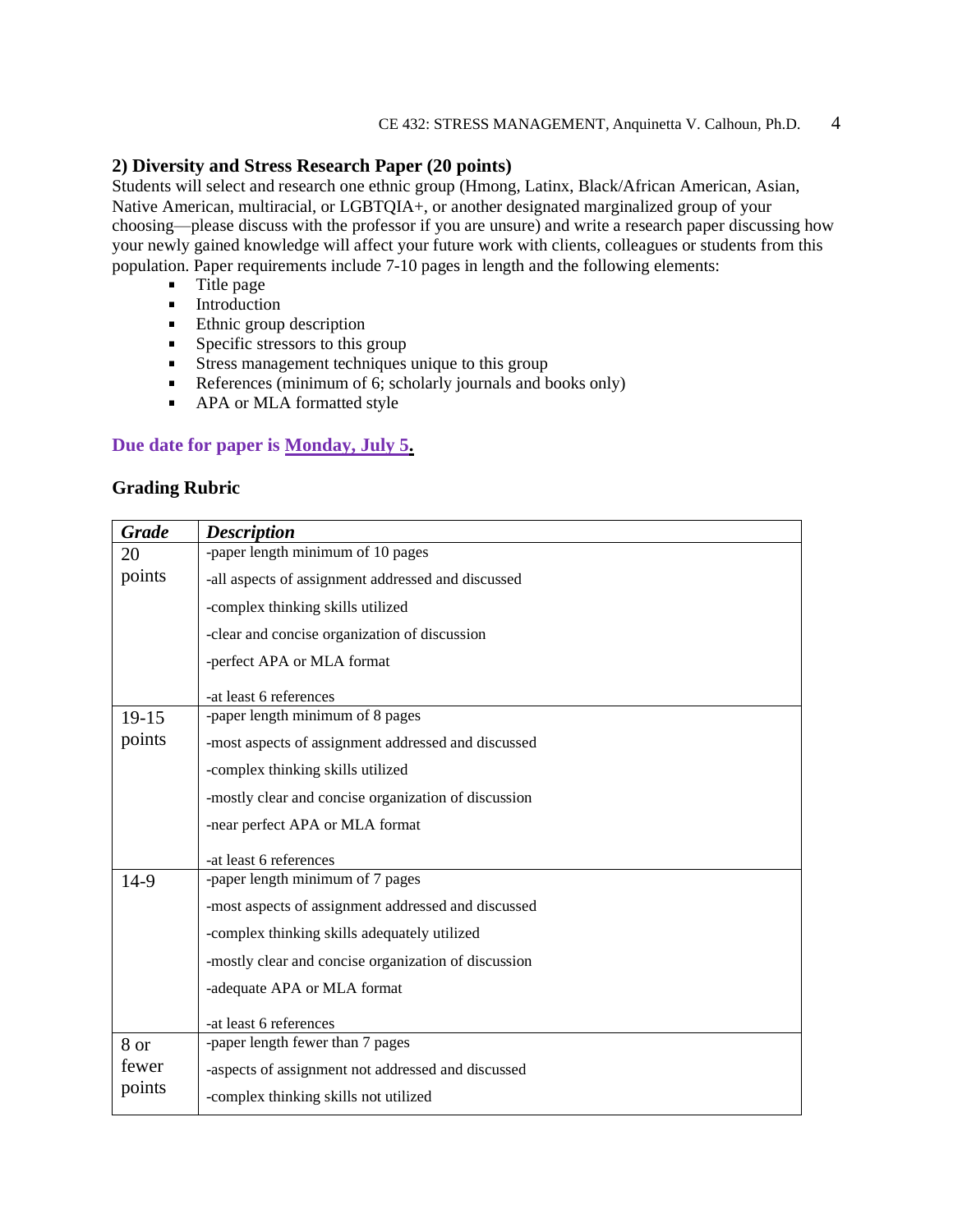-no clear or concise organization of discussion -weak APA or MLA format -fewer than 6 references

## **3) Stress & Society Research Paper (20 points)**

The World Health Organization calls stress "the health epidemic of the 21<sup>st</sup> Century" and it is estimated to be a **one trillion dollar** problem when its effect on the economy, healthcare system, and personal difficulties are considered and combined. An estimated 75% to 90% of all doctor visits are for stressrelated issues; chronic stress can lead to digestive issues, fatigue, obesity, depression, panic attacks, insomnia, and a variety of other illnesses.

Students will select and research an area of interest related to stress and society. This could be biological, systemic, economical, or other area. Paper requirements include 7-10 pages in length and the following elements:

- **Title page**
- **Introduction**
- **Discussion/Suggestions (this is where you include what is being done about this issue already** and other ideas you may have about what else COULD be done)
- References (minimum of 6; scholarly journals and books only)
- **APA or MLA formatted style**

## **Due date for paper is Saturday, July 31.**

| <b>Grade</b> | <b>Description</b>                                   |
|--------------|------------------------------------------------------|
| 20           | -paper length minimum of 10 pages                    |
| points       | -all aspects of assignment addressed and discussed   |
|              | -complex thinking skills utilized                    |
|              | -clear and concise organization of discussion        |
|              | -perfect APA or MLA format                           |
|              | -at least 6 references                               |
| $19-15$      | -paper length minimum of 8 pages                     |
| points       | -most aspects of assignment addressed and discussed  |
|              | -complex thinking skills utilized                    |
|              | -mostly clear and concise organization of discussion |
|              | -near perfect APA or MLA format                      |
|              | -at least 6 references                               |
| $14-9$       | -paper length minimum of 7 pages                     |
|              | -most aspects of assignment addressed and discussed  |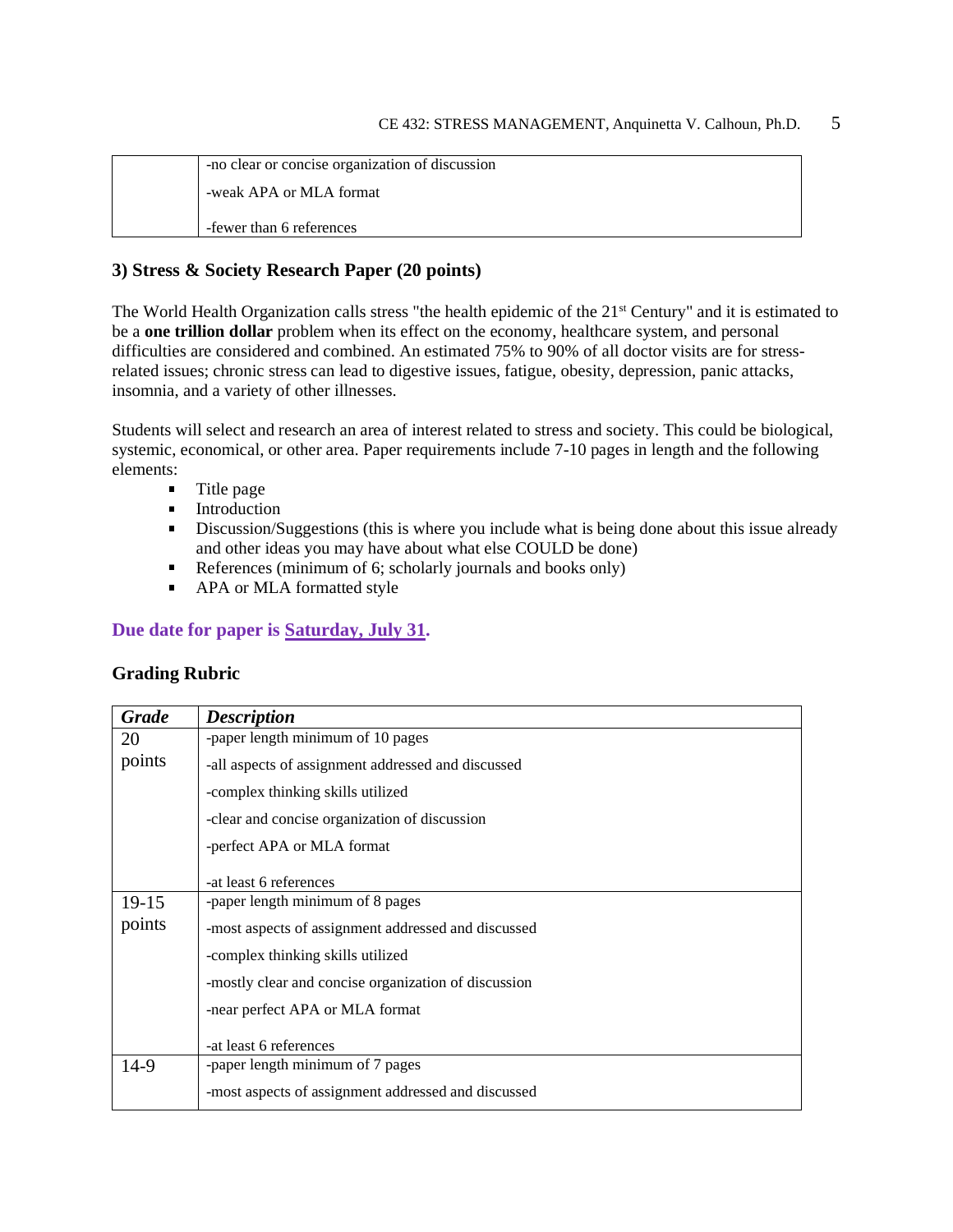|        | -complex thinking skills adequately utilized         |
|--------|------------------------------------------------------|
|        | -mostly clear and concise organization of discussion |
|        | -adequate APA or MLA format                          |
|        | -at least 6 references                               |
| 8 or   | -paper length fewer than 7 pages                     |
| fewer  | -aspects of assignment not addressed and discussed   |
| points | -complex thinking skills not utilized                |
|        | -no clear or concise organization of discussion      |
|        | -weak APA or MLA format                              |
|        | -fewer than 6 references                             |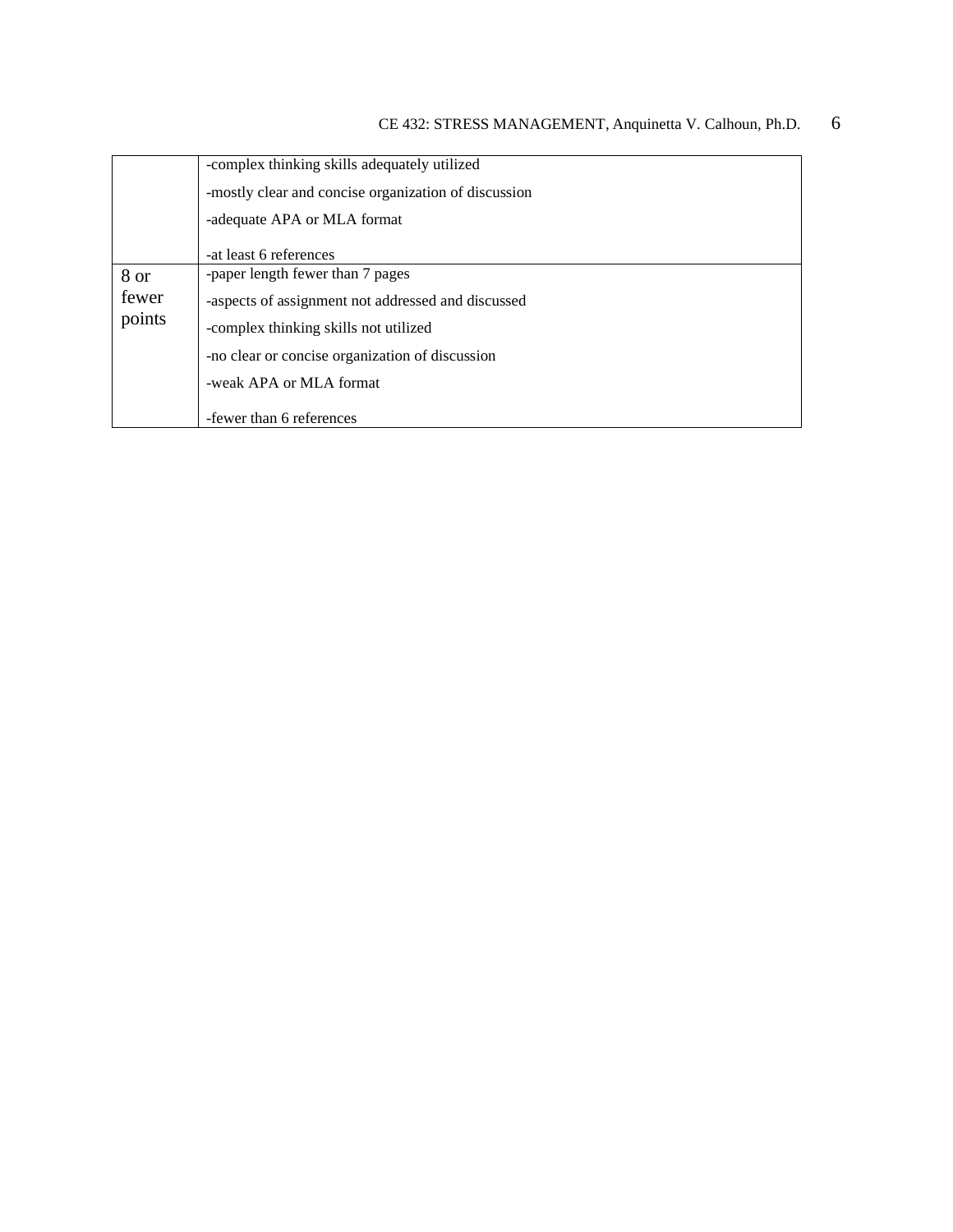## **4) The Myths of Happiness**

Sonja Lyubomirsky has researched the concept of happiness and offers wisdom on how we set ourselves up for misery based on our ideas of what creates happiness.

A series of three reflections will be posted on the Discussion board.

After reading the portions of assigned texts, students will write their reflections based on the following: *What? -- What did you learn?*

*So what? -- Reflect upon the learning. How is it relevant or why is it important? Now what? -- Consider ways to extend the learning to your life and pursuit of happiness*.

#### **Due dates for assigned chapters are as follows:**

**June 2: Foreword, Part I, Connections June 16: Part II, Work and Money June 30: Part III, Looking Back**

You will receive points for your original posts. Optional: If you wish to read and respond to others' posts, that helps enrich the learning of everyone in the class.

Each post is worth 5 points.

| <b>Points</b>   | 4-5 points                                                                                                                                                                                        | 3-2 points                                                                                                                                                                          | 1 point                                                                                                                                                                       |
|-----------------|---------------------------------------------------------------------------------------------------------------------------------------------------------------------------------------------------|-------------------------------------------------------------------------------------------------------------------------------------------------------------------------------------|-------------------------------------------------------------------------------------------------------------------------------------------------------------------------------|
| <b>Possible</b> |                                                                                                                                                                                                   |                                                                                                                                                                                     |                                                                                                                                                                               |
|                 | Discussion of<br>assigned chapters<br>is strong and<br>articulate; answers<br>to "What? So<br>What" Now What"<br>questions are<br>thorough and well<br>developed. Critical<br>thinking skills are | Discussion of<br>assigned chapters is<br>adequate; answers<br>to "What? So<br>What" Now What"<br>questions are<br>adequately<br>developed. Critical<br>thinking skills<br>adequate. | Discussion of<br>assigned chapters<br>is weak; answers<br>to "What? So<br>What" Now<br>What" questions<br>are not well<br>developed.<br>Critical thinking<br>skills are weak. |
|                 | strong.                                                                                                                                                                                           |                                                                                                                                                                                     |                                                                                                                                                                               |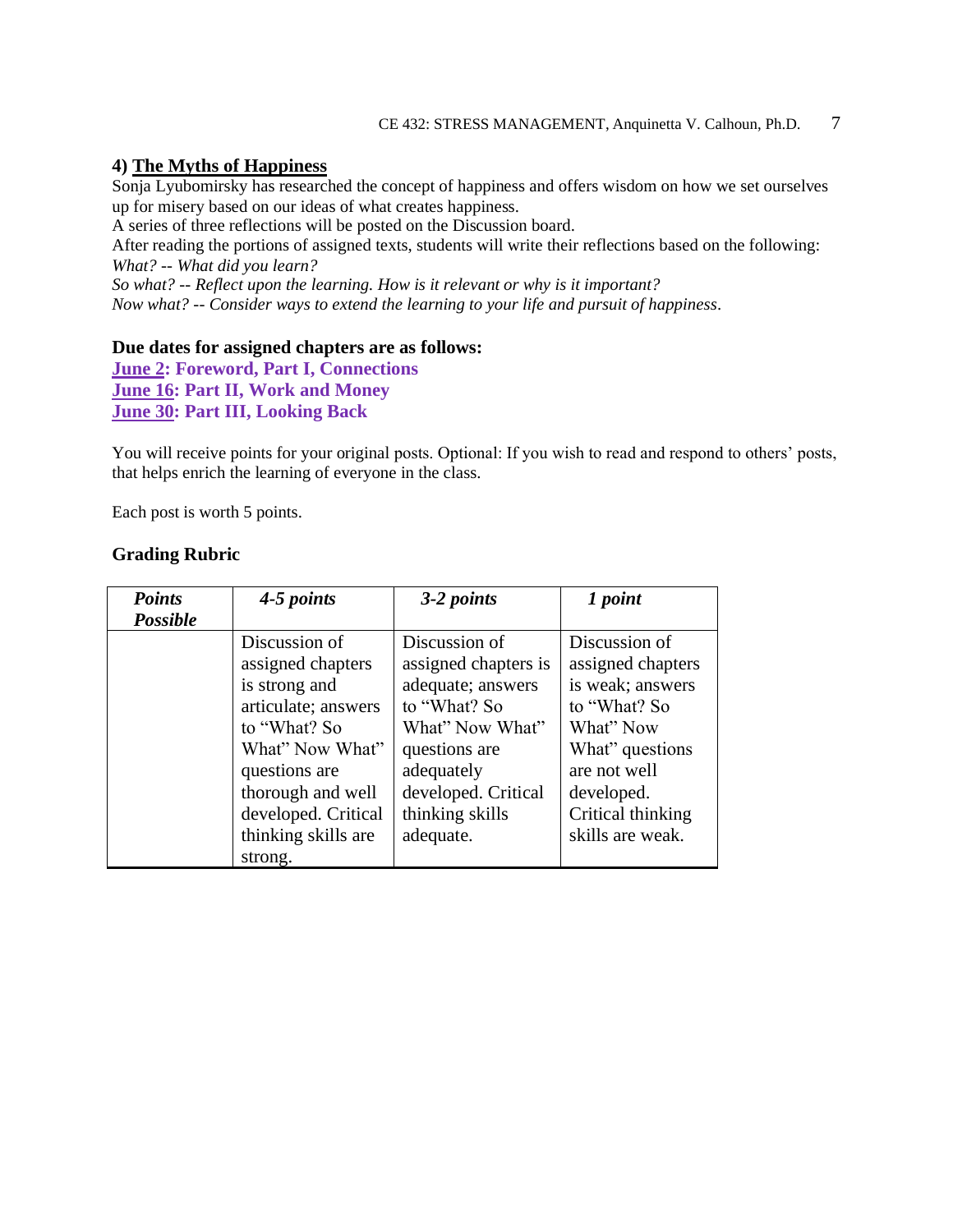#### **5) Stress Management Challenges**

The following six challenges are issued in the Discussions section of D2L:

**Choose an activity you did when you were a young child** (age 10 and under) that helped you manage stress. Go now, as an adult, and do the same activity. How did you feel? What do you think worked to make that so enjoyable as a child? Is it something you could use more regularly now?

**Write a thank you card** to someone in your life who has helped you in some meaningful way, whether it is a specific action they took or if it is just showing gratitude for their presence in your life. Mail this card (SNAIL MAIL! USING A STAMP!) to them. Reflect on this experience – who did you choose and why.

**Avoid 'time suck' activities for one week.** Whether this is Facebook, Netflix, television, Pinterest, or some other activity that we choose to engage in to "pass the time." For one week, come up with alternative activities in which you choose to engage. Maybe it is going for a walk or playing a game with family members. Perhaps it is reading for fun or attending an event outside of the house. The internet and television will always be around; it is on us to use it wisely and to stop trying to make time go away without being an active participant in it. Reflect on this experience.

**Cell phone challenge!** I dare you to leave your cell phone at home, in the car, or in a desk drawer when you otherwise would have taken it with you. Invite friends to do something fun but announce that it is a cell phone free activity. There are studies showing that cell phones have actually **increased** the amount of stress and tension that people feel. Limit your cell phone usage for one week. Reflect on the experience.

**Take some time to consider the people in your life.** Who are the negative influences? There are usually a few people with whom you clash for whatever reason or people who drain your energy. Your challenge is to change your approach with these people and/or reduce their presence from your life as much as possible. How would you go about doing this? What would/did it feel like?

**I am a big believer that our outside environment reflects how we feel on the inside. This challenge is to pick one room of your house/apartment** and clean/organize it thoroughly. Attach before/after pictures if you feel comfortable. It can be freeing to have reduced clutter in your home and refreshing to sit in a newly organized space. Give it a shot.

The goal is to try each challenge and then reflect on the activity. You will write a short (2-3 paragraphs) blog on the correlated Discussion board about how you attempted to tackle each challenge.

You will receive points for your original posts. Optional: If you wish to read and respond to others' posts, that helps enrich the learning of everyone in the class. **Each post is worth 2 points (Choose 5)**.

| <b>Points</b>   | 2 <i>points</i> | 1 point | $1/2$ or fewer |
|-----------------|-----------------|---------|----------------|
| <b>Possible</b> |                 |         | points         |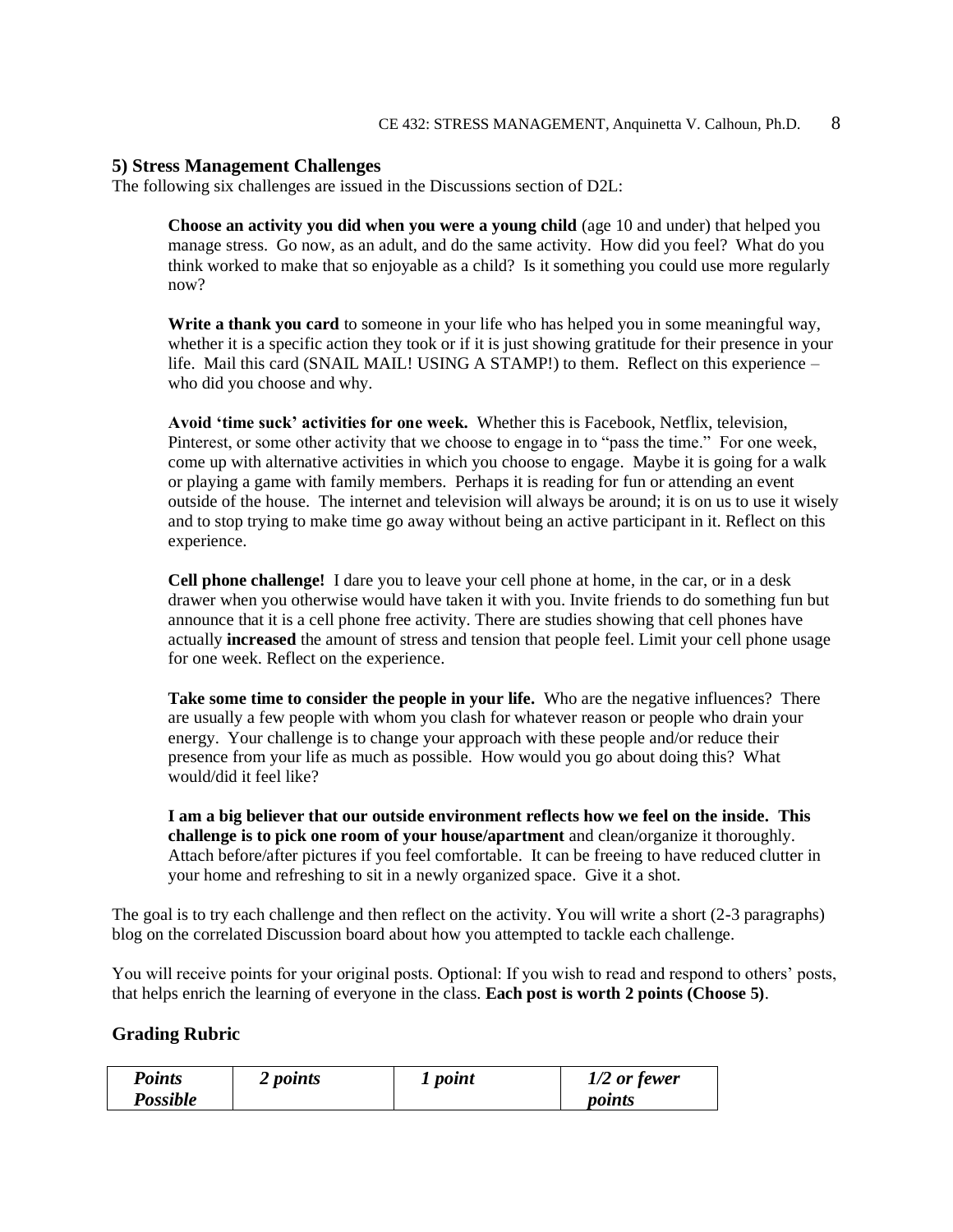| Discussion of each  | Discussion of each   | Discussion of     |
|---------------------|----------------------|-------------------|
| challenge is strong | challenge is         | each challenge is |
| and articulate;     | adequate; writer     | weak; writer      |
| writer makes        | makes little         | makes no meaning  |
| meaning of          | meaning of           | of experience.    |
| experience.         | experience. Critical | Critical thinking |
| Critical thinking   | thinking skills are  | skills are not    |
| skills are strong.  | adequate.            | strong.           |

**Due date to complete all six challenges and responses is Wednesday, July 21.**

**Text References to Support Successful Completion of This Course & Management of Stress**

# **B. Grading for Course**

| $A = 100 - 90$ points | $C = 79 - 70$ points |
|-----------------------|----------------------|
| $B = 89 - 80$ points  | $D = 69 - 60$ points |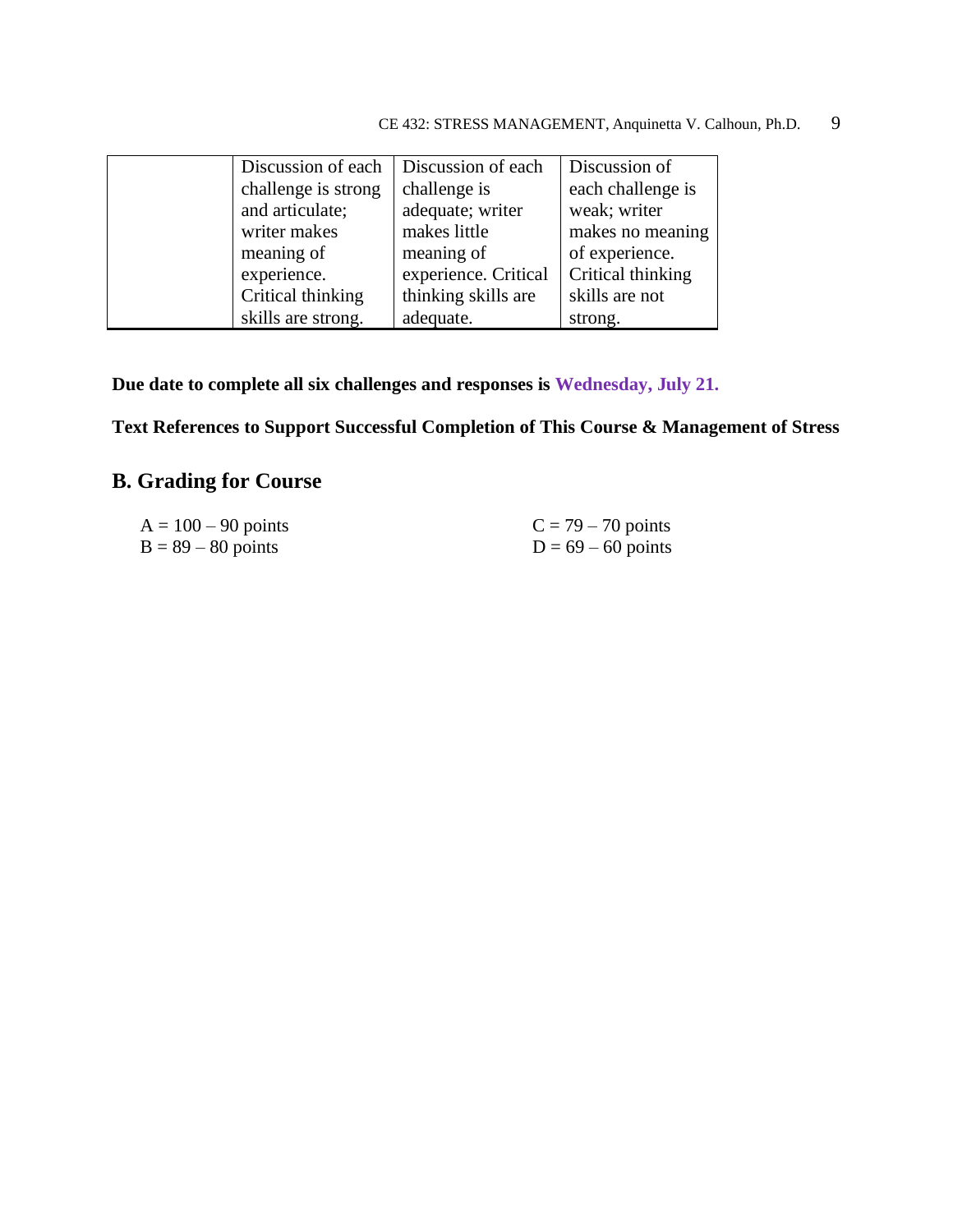## **VIII. UNIVERSITY EXPECTATIONS & COURSE POLICIES**

### **A. University Expectations and Resources**

- **Diversity Statement:** This is meant to be a safe, welcoming, and inclusive classroom environment for students of all races, ethnicities, sexual orientations, gender identities/variances, ages, religions, economic classes, and ability statuses. As such, you will be encouraged and challenged to use language and basic counseling techniques that are respectful, inclusive, representative and culturally appropriate.
- **Academic Integrity:** Students are expected to practice professionalism and academic integrity in all assignments and class discussions. This includes but is not limited to treating other students and the professor respectfully, engaging in meaningful class discussions, thinking and writing critically and thoughtfully, creating original works, and citing all resources using APA format. Plagiarism will result in loss of credit for this course, and further consequences may result from the university system. The collegiate policy on plagiarism and cheating is outlined in the Student Handbook. It is your responsibility to be aware of this policy. You can also find it online at: [http://www.winona.edu/sld/academicintegrity.asp.](http://www.winona.edu/sld/academicintegrity.asp)
- **Electronic Device Notice:** As a matter of courtesy to your classmates and the instructor, please turn off your beepers, cell phones, and any other electronic devices that make any noise.
- **Laptop/PDA Policy:** Excluding students with a documented disability, the use of laptops and PDAs in class is prohibited without prior permission of the instructor.
- **Class Visitor Policy:** Due to the clinical nature of this course in this curriculum, visitors of any age are not allowed without prior permission of the instructor.
- **E-mail Policy:** You are assigned a university e-mail account that will be used by professors. Students should make every effort to get to know their account and check it regularly.
- **Accommodations:** Students with documented disabilities who may need accommodations, who have any medical emergency information the instructor should know of, or who need special arrangements in the event of an evacuation, should make an appointment with the instructor as soon as possible, no later than the 1st week of the term. According to Section 504 of the Rehabilitation Act of 1973, students with disabilities have the right to receive necessary reasonable accommodations and support services to allow equal access at Winona State University. If you have a disability that requires accommodations, you are eligible for support through access services, found at [http://www.winona.edu/accessservices/gettingstarted.asp.](http://www.winona.edu/accessservices/gettingstarted.asp)
- **Commitment to Inclusive Excellence:** WSU recognizes that our individual differences can deepen our understanding of one another and the world around us, rather than divide us. In this class, people of all ethnicities, genders and gender identities, religions, ages, sexual orientations, disabilities, socioeconomic backgrounds, regions, and nationalities are strongly encouraged to share their rich array of perspectives and experiences. If you feel your differences may in some way isolate you from WSU's community or if you have a need of any specific accommodations, please speak with the instructor early in the semester about your concerns and what we can do together to help you become an active and engaged member of our class and community. Campus resources for students: [http://www.winona.edu/diversity/estatement.asp.](http://www.winona.edu/diversity/estatement.asp)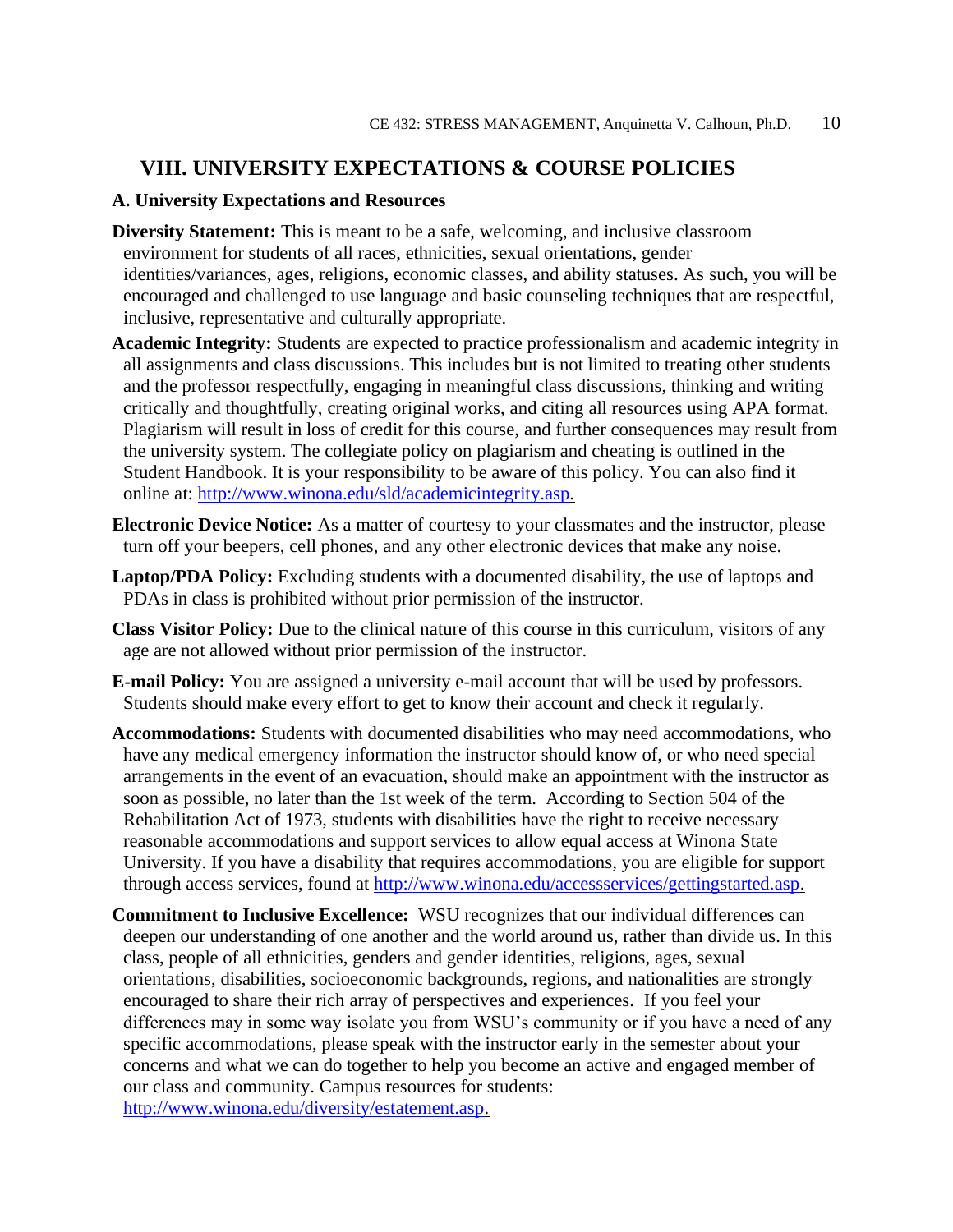### **B. Graduate Student Resources**

**General Information:** Academic calendar, forms and other procedures for graduate students can be found at<http://www.winona.edu/gradstudies/currentstudents.asp>

WSU-Rochester Student & Campus Services, UCR Room SS128, 285-7100, [\(www.winona.edu/rochester/\)](http://www.winona.edu/rochester/): RCTC Counseling Center, UCR Room SS133; 285-7260 [\(www.rctc.edu/counseling\\_career\\_center/\)](http://www.rctc.edu/counseling_career_center/) UCR Learning Center, UCR Room AT306; 285-7182

**Counseling Services:** Graduate school can be very stressful. Counselors are available in Winona and through partnership with RCTC on the UCR campus to help you with a wide range of difficulties.

WSU counselors in Winona are located in the Integrated Wellness Complex 222 and they can be reached at 457-5330. The RCTC Counseling Center is located in SS 133 and can be reached at 285-7260.

**Other Support Services:** WSU-Rochester Student & Campus Services Office and the WSU Inclusion and Diversity Office are dedicated to helping students of all races, ethnicities, economic backgrounds, nationalities, and sexual orientations. They offer tutoring and a wide range of other resources.

The WSU-R Student & Campus Services Office is located in Room SS128 on the UCR campus and can be reached at 285-7100. The WSU Inclusion & Diversity Office is located in Kryzsko Commons Room 122, and they can be reached at 457-5595. Information about the *KEAP Center*, dedicated to supporting diversity on campus, can be found here: [http://www.winona.edu/diversity/22.asp.](http://www.winona.edu/diversity/22.asp)

*UCR Learning Center – Rochester***:** For help with writing and the development of papers on the WSU-Rochester campus, contact personnel in AT306 or call 285-7182.

*Writing Center - Winona:* The Writing Center offers free, individualized instruction in all forms and disciplines during any stage of writing, reading, or research. Call 507.457.5505 for an appointment. Walk-ins also welcome.

**Student Grievances:** Students are encouraged to speak directly with instructors when concerns arise. When issues cannot be resolved between the student and the instructor, students have the right to due process. Such complaint procedures are available online at: <http://www.winona.edu/sld/studentgrievance.asp>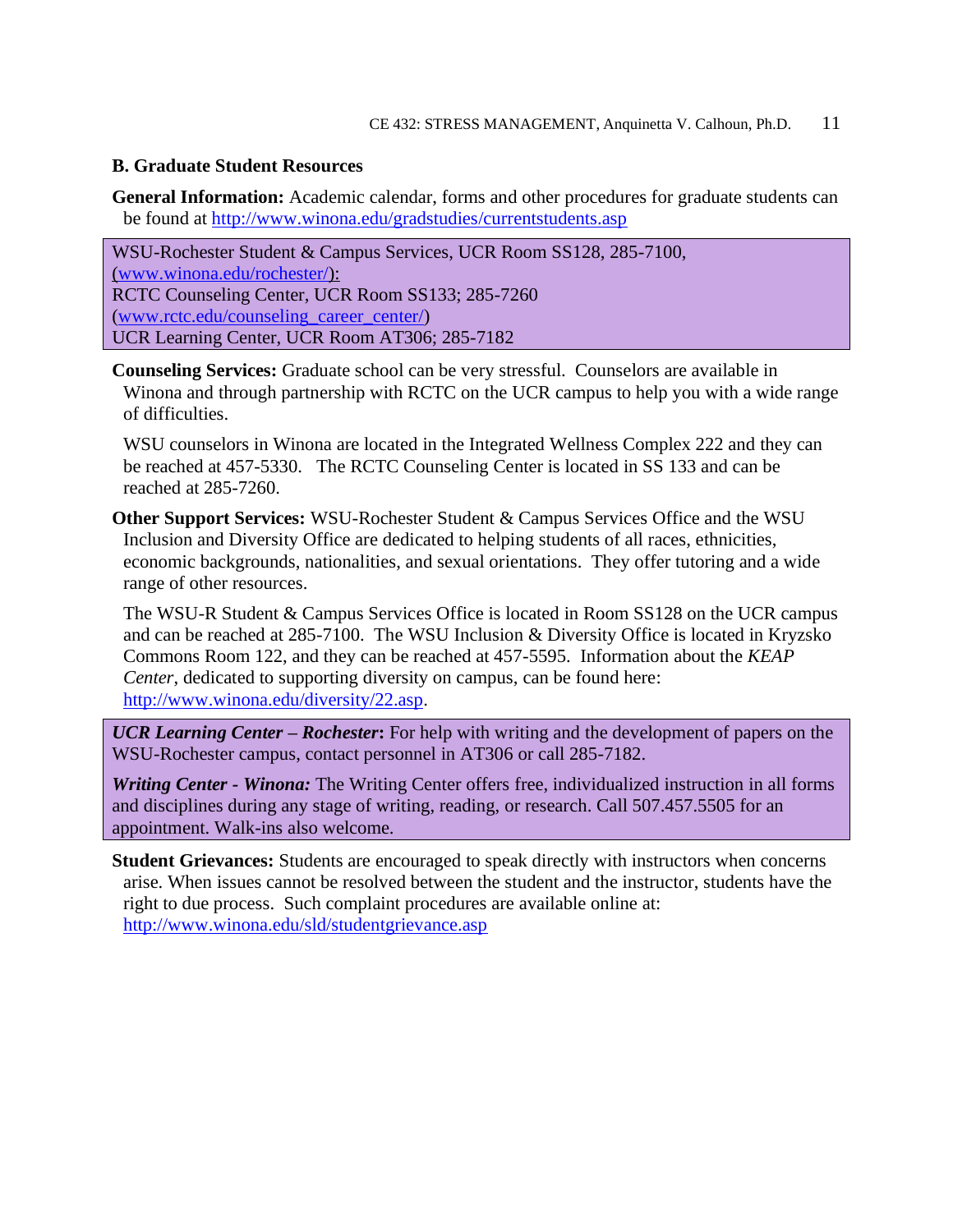# **IX. TENTATIVE\* COURSE SCHEDULE**

| <b>DATE</b> | <b>Topic</b>                 | <b>Activities &amp; Assignments</b>                                                                                                                     |
|-------------|------------------------------|---------------------------------------------------------------------------------------------------------------------------------------------------------|
| 5.17        | Intro to Stress Management   | Review Syllabus, Acquire Textbooks, Plan Semester                                                                                                       |
| 5.24        | The Myth of Happiness        | READ: Lyubomirsky, 2013: Introduction, Part I,<br><b>Connections; Myths Discussion Post 1 (DUE June 2)</b>                                              |
| 6.01        | What is stress?              | <b>READ:</b> Greenberg, 2016: Chapter 1 & 2; Myths Discussion<br>Post 1 (DUE June 2)                                                                    |
| 6.07        | Work & Money                 | READ: Lyubomirsky, 2013: Part II, Work and Money;<br><b>Myths Discussion Post 2 (DUE June 16)</b><br><b>SMM&amp;T-Chpt 2 Assignment DUE</b>             |
| 6.14        | Stress & The College Student | <b>READ:</b> Greenberg, 2016: Chapter 3 & 4; <b>SMM&amp;T-Chpt 3</b><br><b>Assignment DUE; Myths Discussion Post 2 (DUE June</b><br>16)                 |
| 6.21        | Regret                       | READ: Lyubomirsky, 2013: Part III, Looking Back; Myths<br><b>Discussion Post 3 (DUE June 30)</b><br><b>SMM&amp;T-Chpt 4 Assignment DUE</b>              |
| 6.28        | Interventions                | READ: Greenberg, 2016: Chapter 5 & 6; SMM&T-Chpt 5<br><b>Assignment DUE; Myths Discussion Post 3 (DUE June</b><br>30)                                   |
| 7.05        | Diversity & Stress           | READ: Greenberg, 2016: Chapter 15; Diversity and Stress<br><b>Research Paper DUE; SMM&amp;T-Chpt 15 Assignment</b><br><b>DUE</b>                        |
| 7.12        | Perception & Spirituality    | READ: Greenberg, 2016: Chapter 7, 8 & 9; SMM&T-Chpt<br><b>6 Assignment DUE</b>                                                                          |
| 7.19        | Meditation & Relaxation      | <b>READ:</b> Greenberg, 2016: Chapter 10 & 11; <b>SMM&amp;T-Chpt</b><br><b>7 Assignment DUE</b><br><b>July 21: ALL Stress Management Challenges DUE</b> |
| 7.26        | <b>Behavior Change</b>       | <b>READ:</b> Greenberg, 2016: Chapter 12 & 13; <b>SMM&amp;T-Chpt</b><br><b>10 Assignment DUE</b>                                                        |
| 7.31        | Stress & Society             | READ: Greenberg, 2016: Chapter 14, 16 & 17;<br><b>Stress &amp; Society Research Paper DUE</b>                                                           |